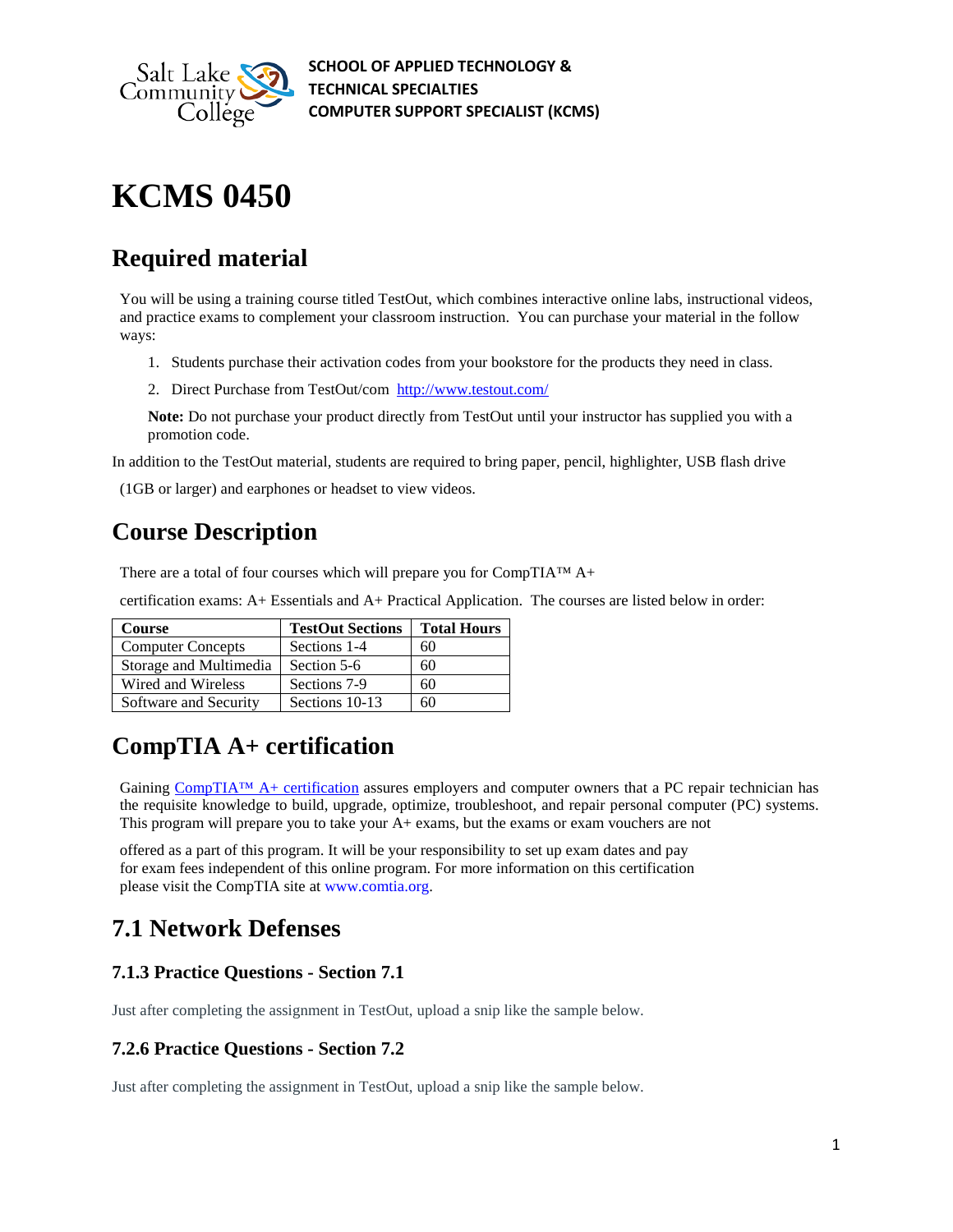

# **7.3.3 Practice Questions - Section 7.3**

Just after completing the assignment in TestOut, upload a snip like the sample below.

### **7.4.3 Practice Questions - Section 7.4**

Just after completing the assignment in TestOut, upload a snip like the sample below.

#### **7.5.12 Practice Questions - Section 7.5**

Just after completing the assignment in TestOut, upload a snip like the sample below.

#### **7.6.7 Practice Questions - Section 7.6**

Just after completing the assignment in TestOut, upload a snip like the sample below.

#### **7.7.4 Practice Questions - Section 7.7**

Just after completing the assignment in TestOut, upload a snip like the sample below.

#### **7.8 Section Final Exam**

Please ask your Instructor or Lab Aid to schedule this test for you

# **8.1 Malware**

#### **8.1.7 Practice Questions - Section 8.1**

Just after completing the assignment in TestOut, upload a snip like the sample below.

#### **8.2.5 Practice Questions - Section 8.2**

Just after completing the assignment in TestOut, upload a snip like the sample below.

#### **8.3.11 Practice Questions - Section 8.3**

Just after completing the assignment in TestOut, upload a snip like the sample below.

#### **8.4.6 Practice Questions - Section 8.4**

Just after completing the assignment in TestOut, upload a snip like the sample below.

#### **8.5.8 Practice Questions - Section 8.5**

Just after completing the assignment in TestOut, upload a snip like the sample below.

#### **8.6.4 Practice Questions - Section 8.6**

Just after completing the assignment in TestOut, upload a snip like the sample below.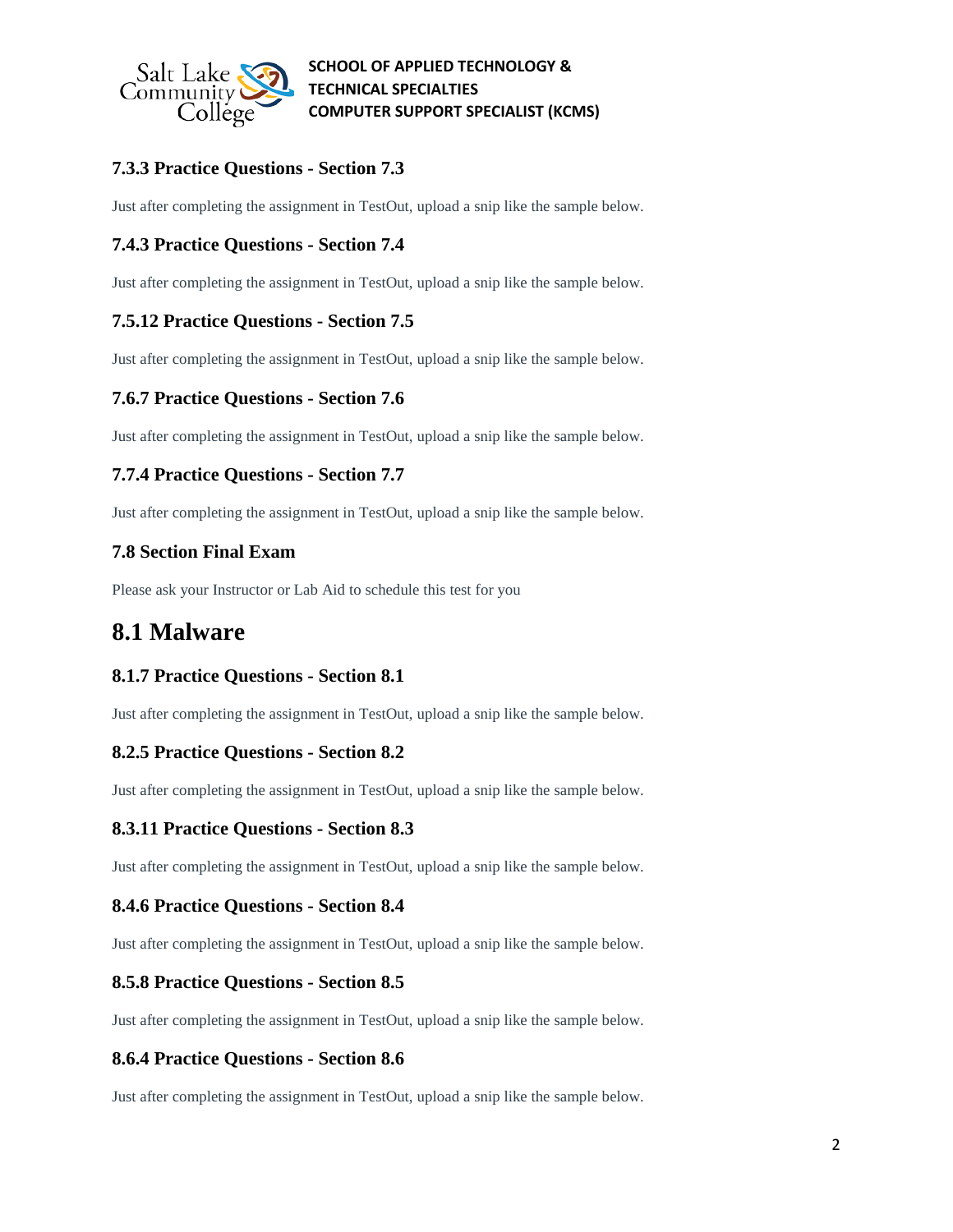

# **8.7.3 Practice Questions - Section 8.7**

Just after completing the assignment in TestOut, upload a snip like the sample below.

### **8.8 Section Final Exam**

Please, ask your instructor or Lab Assistant to help you schedule this test.

# **9.1 Application Defenses**

### **9.1.9 Practice Questions - Section 9.1**

Just after completing the assignment in TestOut, upload a snip like the sample below.

### **9.2.13 Practice Questions - Section 9.2**

Just after completing the assignment in TestOut, upload a snip like the sample below.

### **9.3.8 Practice Questions - Section 9.3**

Just after completing the assignment in TestOut, upload a snip like the sample below.

### **9.4.7 Practice Questions - Section 9.4**

Just after completing the assignment in TestOut, upload a snip like the sample below.

### **9.5.11 Practice Questions - Section 9.5**

Just after completing the assignment in TestOut, upload a snip like the sample below.

#### **9.6.12 Practice Questions - Section 9.6**

Just after completing the assignment in TestOut, upload a snip like the sample below.

#### **9.7 Section Final Exam**

Please, ask your instructor or Lab Assistant to help you schedule this test.

# **10.1 Data Defenses**

#### **10.1.10 Practice Questions - Section 10.1**

Just after completing the assignment in TestOut, upload a snip like the sample below.

#### **10.2.10 Practice Questions - Section 10.2**

Just after completing the assignment in TestOut, upload a snip like the sample below.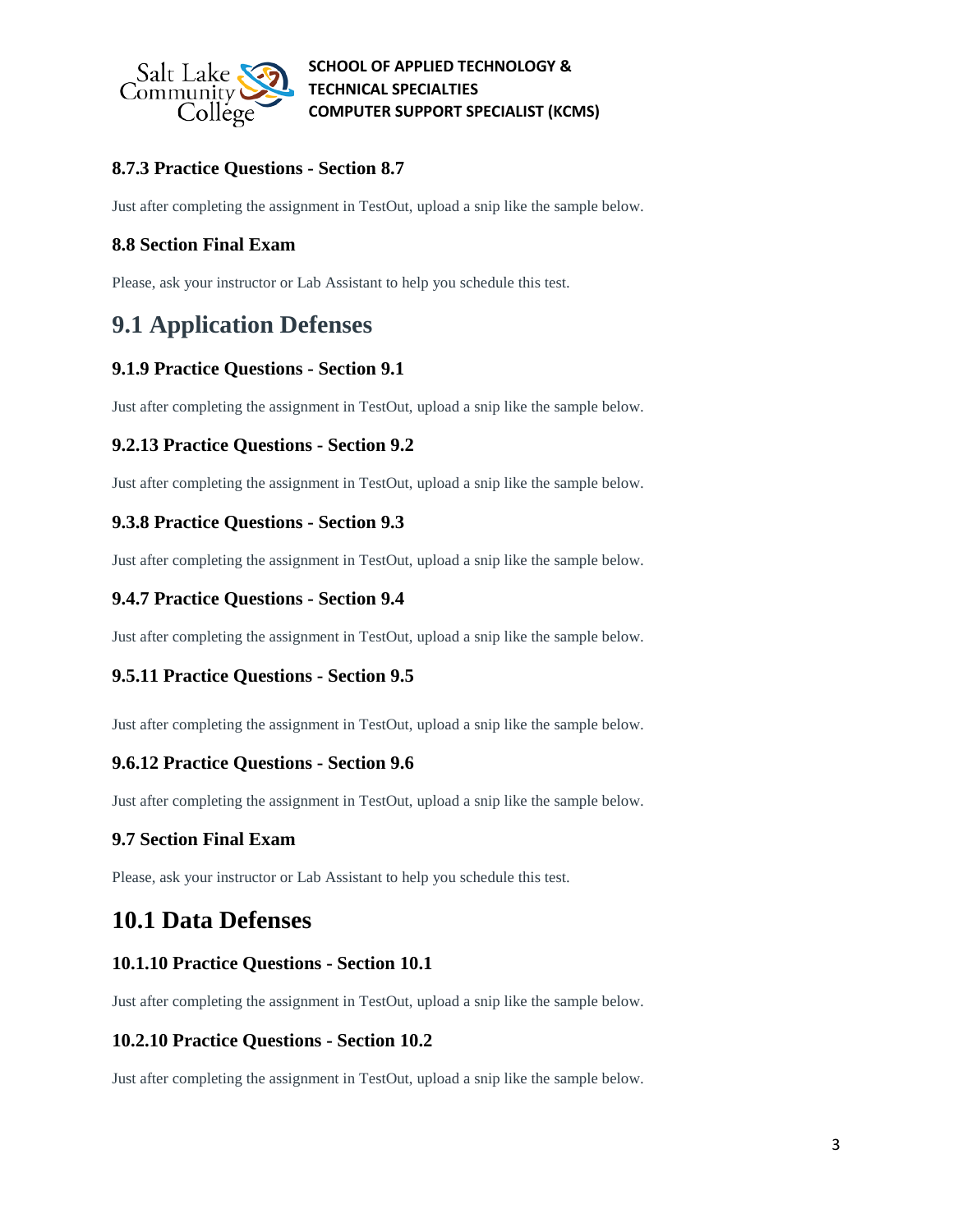

### **10.3.10 Practice Questions - Section 10.3**

Just after completing the assignment in TestOut, upload a snip like the sample below.

#### **10.4.9 Practice Questions - Section 10.4**

Just after completing the assignment in TestOut, upload a snip like the sample below.

#### **10.5.4 Practice Questions - Section 10.5**

Just after completing the assignment in TestOut, upload a snip like the sample below.

#### **10.6 Section Final Exam**

Please, ask your instructor or Lab Assistant to help you schedule this test.

# **11.1 Assessments and Audits**

#### **11.1.11 Practice Questions - Section 11.1**

Just after completing the assignment in TestOut, upload a snip like the sample below.

#### **11.2.4 Practice Questions - Section 11.2**

Just after completing the assignment in TestOut, upload a snip like the sample below.

#### **11.3.4 Practice Questions - Section 11.3**

Just after completing the assignment in TestOut, upload a snip like the sample below.

#### **11.4.8 Practice Questions - Section 11.4**

Just after completing the assignment in TestOut, upload a snip like the sample below.

#### **11.5.7 Practice Questions - Section 11.5**

Just after completing the assignment in TestOut, upload a snip like the sample below.

#### **11.6 Section Final Exam**

Please, ask your instructor or Lab Assistant to help you schedule this test.

# **11.7 Take MTA Certification Exam 98-367**

*MTA Certification Exam 98-367 Security Fundamentals* Talk to your instructor to take this exam in the classroom. After completing the test, submit a picture of the grade.